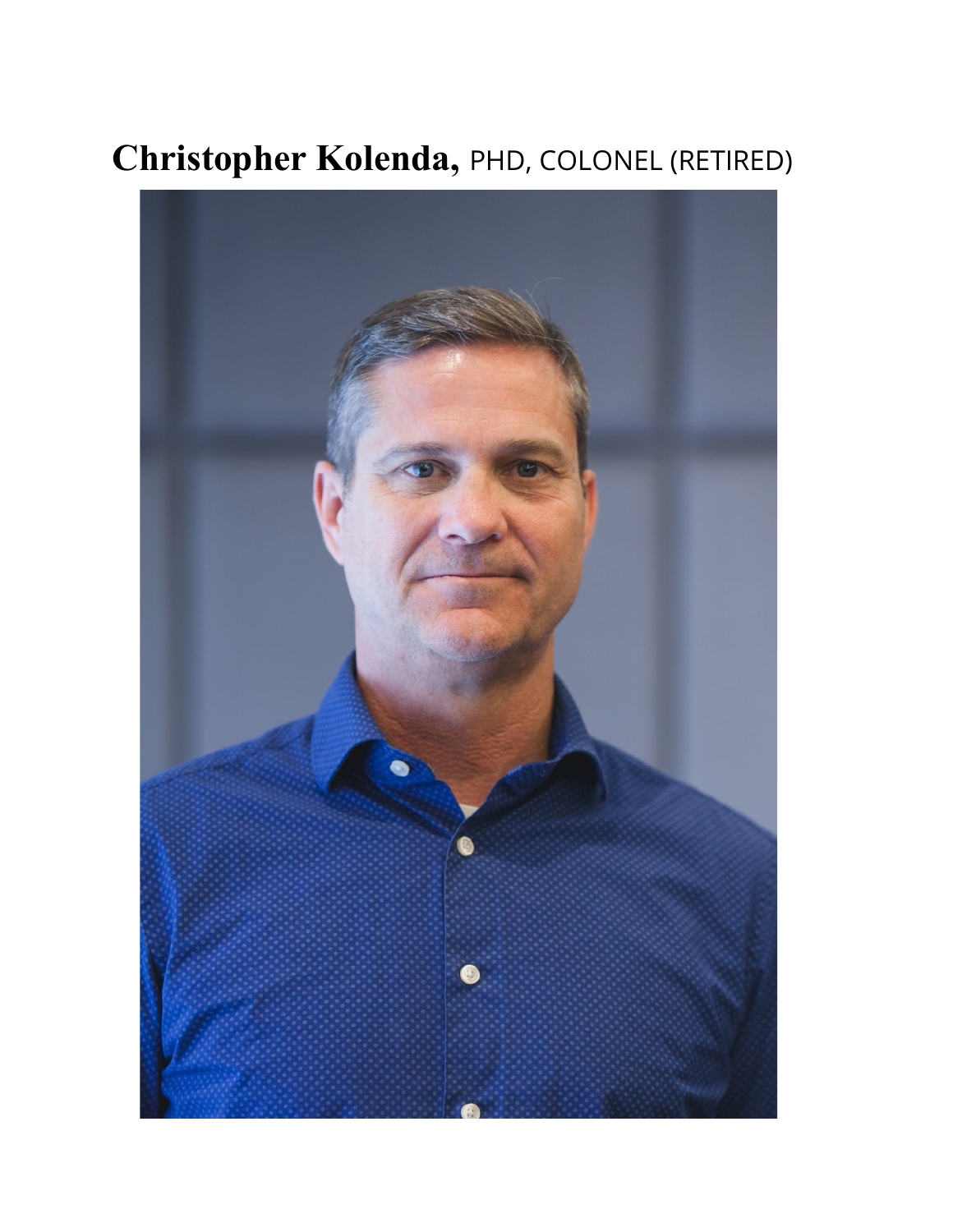Full Bio:

- Christopher D. Kolenda, Founder of the Strategic Leaders Academy, helps veterans and their family members build meaningful, joyful, and profitable businesses.
- He recently served a trusted adviser to three 4-star generals and two U.S. secretaries of defense. His strategy advice has been adopted by the President of the United States.
- In 2007-08, he led 800-paratroopers in eastern Afghanistan. The unit is the only one in the history of the war to have motivated a large insurgent group to switch sides.
- He was chosen to be the Secretary of Defense's personal representative in talks with the Taliban from 2010-2013. He is the first American to have fought the Taliban in combat and engaged them in high-level diplomacy. Chris' participation in unofficial talks in 2017-8 helped pave the way for the US-Taliban talks in 2018.
- His efforts have been featured in the New York Times bestselling books: *The Outpost* by Jake Tapper and *Stones into Schools* by Greg Mortenson, as well as Steve Coll's *Directorate S* and several others. His contributions have also been cited in journals and newspapers such as the Washington Post, Wall Street Journal, New York Times, The Economist, and The London Times. He has appeared on CNN, FoxNews, CBS, MSNBC, BBC, SkyNews, and a host of other programs.
- Chris is a 1987 graduate of West Point. He holds a Ph.D. in War Studies from King's College, London, and master's degrees from the University of Wisconsin and the Naval War College.
- His books include *Leadership: The Warrior's Art*, which has sold over 50,000 copies and *Zero-Sum Victory: What We're Getting Wrong About War.*
- Current Fee \$7500 in-person events \$7500 virtual programs Contact Information:
- Email [chris@strategicleadersacademy.com](mailto:chris@strategicleadersacademy.com)
- Mailing address 2245 N Lake Drive, Milwaukee, WI 53202
- Web site URL:<https://strategicleadersacademy.com/>
- Phone number (571) 303-8096
- Social media sites:

Facebook<https://www.facebook.com/christopher.kolenda.7>

LinkedIn [www.linkedin.com/in/chriskolenda](http://www.linkedin.com/in/chriskolenda)

Twitter [https://twitter.com/Chris\\_Kolenda](https://twitter.com/Chris_Kolenda)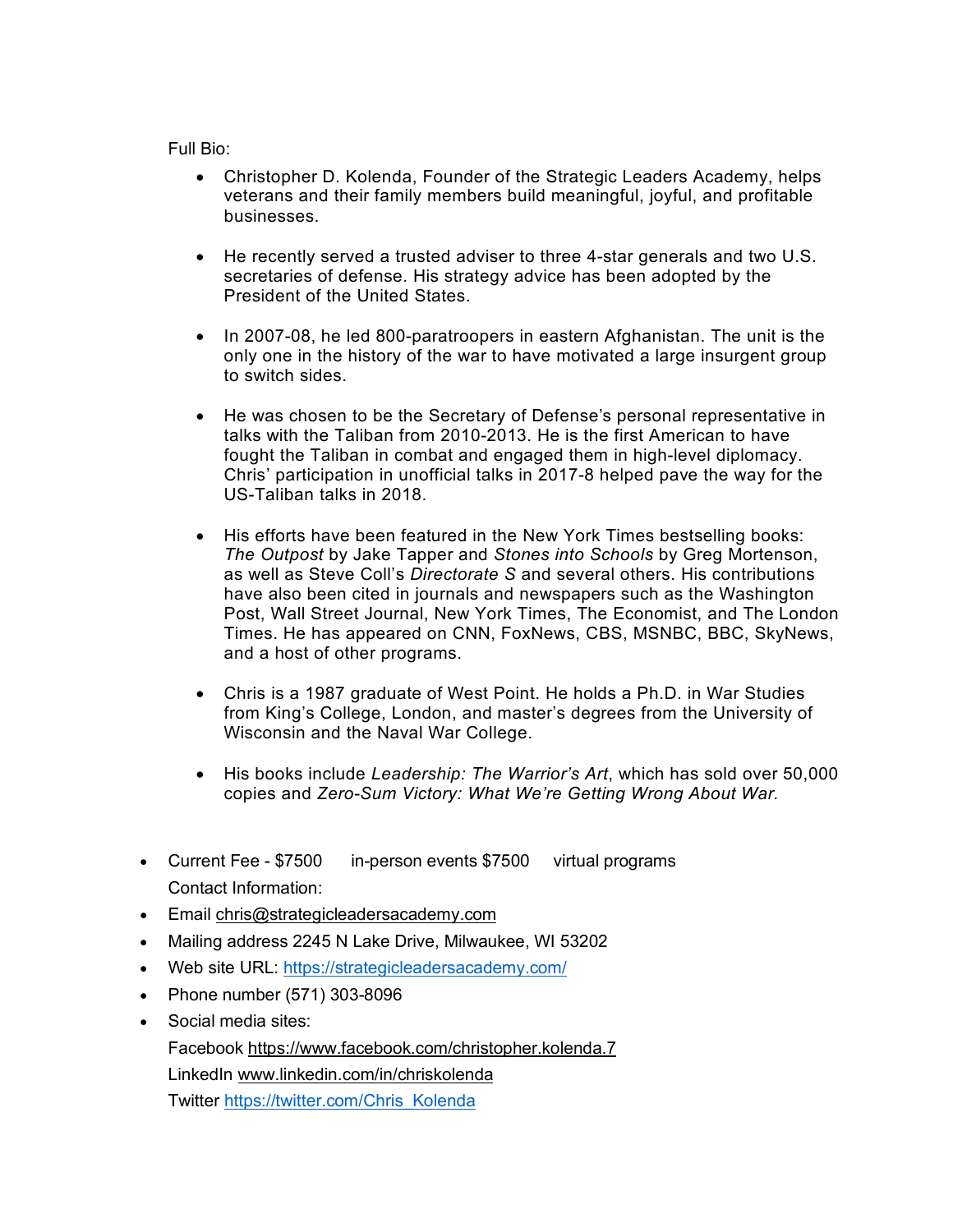• Topics/areas of expertise:

**The Innovation Mindset: 3 action steps that turbocharge your business to new heights**. Insanity, Einstein remarked, is doing the same thing over and over again and expecting different results. Complacency is doing the same things over and over again and expecting the same results. You have to innovate to thrive. Chris gives you the action steps you need to boost innovation in your business.

**Awesome starts with WE: How to inspire people to contribute their best to your team's success**. To build great teams that take your business to new heights, you need to start with the ABCs: Accountability, Buy-in, and Clarity. Like a venn diagram, you need all three interconnected. Chris gives you the process to get the ABCs right so that people put the We before Me and contribute their best to your team's success.

**Your PROM (TM) Superpowers: Step-by-step actions to lead as your best self and build a winning team**. Fake it 'til you make it is a loser-mentality. People spot a phony. Instead: Be for Real, Get the Deal. When you lead as your best and most authentic self and help your employees do the same, you will retain your top talent, execute to a high standard, and innovate. You'll avoid the mini-me syndrome that drives people away. Chris gives you the steps you need to activate your superpowers and help your employees do the same.

- List of programs with descriptions (links provided):
- The **Innovation Mindset** is an 8-week mastermind that examines [https://strategicleadersacademy.com/forecasts-2022-for-consultants-experts](https://strategicleadersacademy.lt.acemlna.com/Prod/link-tracker?redirectUrl=aHR0cHMlM0ElMkYlMkZzdHJhdGVnaWNsZWFkZXJzYWNhZGVteS5jb20lMkZmb3JlY2FzdHMtMjAyMi1mb3ItY29uc3VsdGFudHMtZXhwZXJ0cy1hbmQtbGVhZGVycyUyRg==&sig=HFvf1m9DMEtTHDi2aaxmbQFp73THvA9WtKp23cTcrQBx&iat=1639990268&a=%7C%7C66657912%7C%7C&account=strategicleadersacademy%2Eactivehosted%2Ecom&email=tjtN08evB2Jk%2F2wzxjS5ovlMy%2BOWWuyaZunZiCXh6gI%3D&s=356fce57f476c988f3c7f253e9dab87e&i=449A591A1A4751)[and-leaders/v](https://strategicleadersacademy.lt.acemlna.com/Prod/link-tracker?redirectUrl=aHR0cHMlM0ElMkYlMkZzdHJhdGVnaWNsZWFkZXJzYWNhZGVteS5jb20lMkZmb3JlY2FzdHMtMjAyMi1mb3ItY29uc3VsdGFudHMtZXhwZXJ0cy1hbmQtbGVhZGVycyUyRg==&sig=HFvf1m9DMEtTHDi2aaxmbQFp73THvA9WtKp23cTcrQBx&iat=1639990268&a=%7C%7C66657912%7C%7C&account=strategicleadersacademy%2Eactivehosted%2Ecom&email=tjtN08evB2Jk%2F2wzxjS5ovlMy%2BOWWuyaZunZiCXh6gI%3D&s=356fce57f476c988f3c7f253e9dab87e&i=449A591A1A4751)ital trends for implications to small business leaders, consultants, and experts. We'll meet for 90-minutes each week and develop unique thought leadership that will help you anticipate the needs of your businesses and clients.
- **[FOCUSED](https://strategicleadersacademy.lt.acemlna.com/Prod/link-tracker?redirectUrl=aHR0cHMlM0ElMkYlMkZkcml2ZS5nb29nbGUuY29tJTJGZmlsZSUyRmQlMkYxbXAybVNjYm5yRjZ3WjRxblZEX2FxMUp2bjhNU21qOWYlMkZ2aWV3JTNGdXNwJTNEc2hhcmluZw==&sig=3581xKXvRLq5vWoyTsUN5sYGTTPLsXMz481QhNGkva4K&iat=1639990268&a=%7C%7C66657912%7C%7C&account=strategicleadersacademy%2Eactivehosted%2Ecom&email=tjtN08evB2Jk%2F2wzxjS5ovlMy%2BOWWuyaZunZiCXh6gI%3D&s=356fce57f476c988f3c7f253e9dab87e&i=449A591A1A4738)** is my 8-week mastery program for small business leaders and consultants to put the action plans in place to make 2022 their best year ever. I run this program twice per year. The next program begins in late January; only eight spaces are available. Your investment is \$4500 by December 31; then, the fee rises to \$5500. Most participants say that the program pays for itself in the first two weeks. Click [here](https://strategicleadersacademy.lt.acemlna.com/Prod/link-tracker?redirectUrl=aHR0cHMlM0ElMkYlMkZkcml2ZS5nb29nbGUuY29tJTJGZmlsZSUyRmQlMkYxbXAybVNjYm5yRjZ3WjRxblZEX2FxMUp2bjhNU21qOWYlMkZ2aWV3JTNGdXNwJTNEc2hhcmluZw==&sig=3581xKXvRLq5vWoyTsUN5sYGTTPLsXMz481QhNGkva4K&iat=1639990268&a=%7C%7C66657912%7C%7C&account=strategicleadersacademy%2Eactivehosted%2Ecom&email=tjtN08evB2Jk%2F2wzxjS5ovlMy%2BOWWuyaZunZiCXh6gI%3D&s=356fce57f476c988f3c7f253e9dab87e&i=449A591A1A4738) for more information and to apply.
- The **[Trusted Adviser Program](https://strategicleadersacademy.lt.acemlna.com/Prod/link-tracker?redirectUrl=aHR0cHMlM0ElMkYlMkZkcml2ZS5nb29nbGUuY29tJTJGZmlsZSUyRmQlMkYxOV9OZFpZUmZVcXBvYU9DYjFQLWUzWTAtd1ZtS2JKRVYlMkZ2aWV3JTNGdXNwJTNEc2hhcmluZw==&sig=AaM48wHKZuQiGkwMpQZbouqJ2yVm3y19ZnBkMEnFRmi6&iat=1639990268&a=%7C%7C66657912%7C%7C&account=strategicleadersacademy%2Eactivehosted%2Ecom&email=tjtN08evB2Jk%2F2wzxjS5ovlMy%2BOWWuyaZunZiCXh6gI%3D&s=356fce57f476c988f3c7f253e9dab87e&i=449A591A1A4752)** is my most intensive 1-on-1 program. Within 90 days, you'll gain sustainable habits that create breakthrough success. You get personalized coaching and support, strict accountability, and commonsense action steps that get results so that you reach your goals more quickly and consistently.
- **[CEO Mastermind group](https://strategicleadersacademy.lt.acemlna.com/Prod/link-tracker?redirectUrl=aHR0cHMlM0ElMkYlMkZkcml2ZS5nb29nbGUuY29tJTJGZmlsZSUyRmQlMkYxUnA0ZFRBTkc2M2pjbTdIdUhIandpSVd0My1GN2JQV1YlMkZ2aWV3JTNGdXNwJTNEc2hhcmluZw==&sig=6B3iMYBvv8RjLAiWHGgnT9kn3FPmSMxQK5dAi38ywbk&iat=1639990268&a=%7C%7C66657912%7C%7C&account=strategicleadersacademy%2Eactivehosted%2Ecom&email=tjtN08evB2Jk%2F2wzxjS5ovlMy%2BOWWuyaZunZiCXh6gI%3D&s=356fce57f476c988f3c7f253e9dab87e&i=449A591A1A4737)** is for Milwaukee-area small business leaders and consultants who want to accelerate their growth in 2022. We meet monthly for lunch, and you get unlimited access to me. I'm limiting the group to 8. Four places are remaining.
- Link to a current demo video: